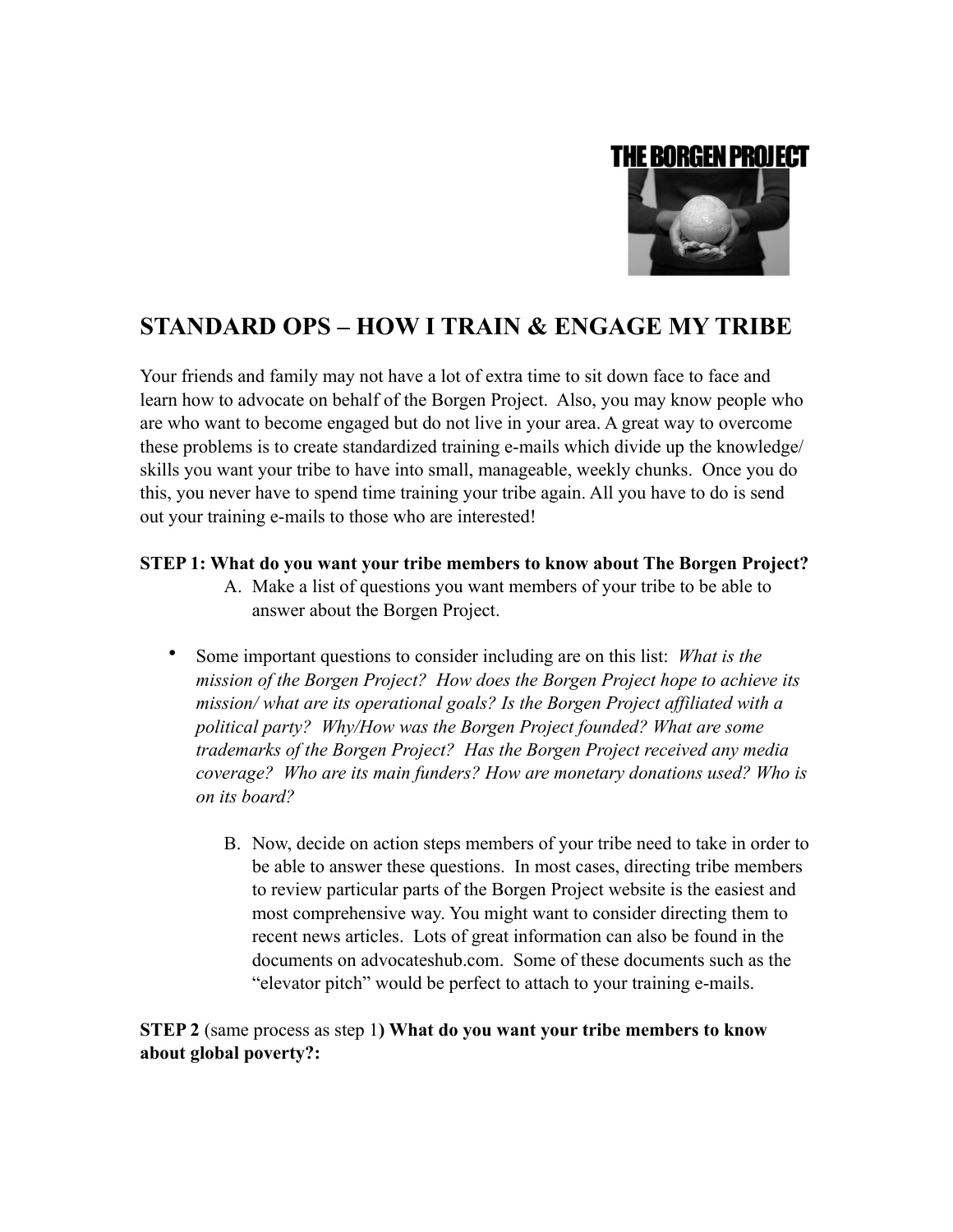- A. Make a list of background information about global poverty that you want your tribe to know.
- Some important information you may want them to know: *How big is the problem/ how many people are living in poverty globally? How does global poverty affect the US economy? How are global poverty and US national security linked? What kind of a role does the US currently play in helping to combat global poverty? Are there any success stories? How can you respond to critics who believe that aid is not effective?*
	- B. Decide on action steps members of your tribe need to take in order to be able to answer these questions. Once again, the website, recent news articles, and advocateshub.com are great places to go.

**STEP 3:** (same process as step 1) **What advocacy skills do you want your tribe to have?**

- A. Make a list of advocacy skills you want your tribe to have.
- Some possible ones to include: *how to make phone calls to representatives, how to e-mail representatives, how to write a letter on behalf of the Borgen Project, how to birddog, various fundraising strategies* 
	- B. Decide on action steps members that your tribe need to take in order to have these skills.

**STEP 4: Create a chart to help you organize and prioritize** (This could be just a mental chart you make in your head. The point is to create a plan for getting your tribe members important info.) See abbreviated example below:

| What My Tribe                                          | <b>Action Steps</b>                                                                                    | Timeline                                                                                                                     |
|--------------------------------------------------------|--------------------------------------------------------------------------------------------------------|------------------------------------------------------------------------------------------------------------------------------|
| Needs To Know                                          |                                                                                                        |                                                                                                                              |
| <b>Borgen Project</b><br>mission                       | Provide a brief description in<br>my e-mail and refer tribe<br>members to the "the elevator"<br>pitch" | It is crucial that tribe members know<br>what they are advocating for so this<br>will go in e-mail $#1$                      |
| How the Borgen<br>Project aims to<br>achieve its goals | Refer members to the "about"<br>us" section of the website                                             | Its important to me that tribe<br>members understand the<br>organizational framework of BP so<br>this will go in e-mail $#2$ |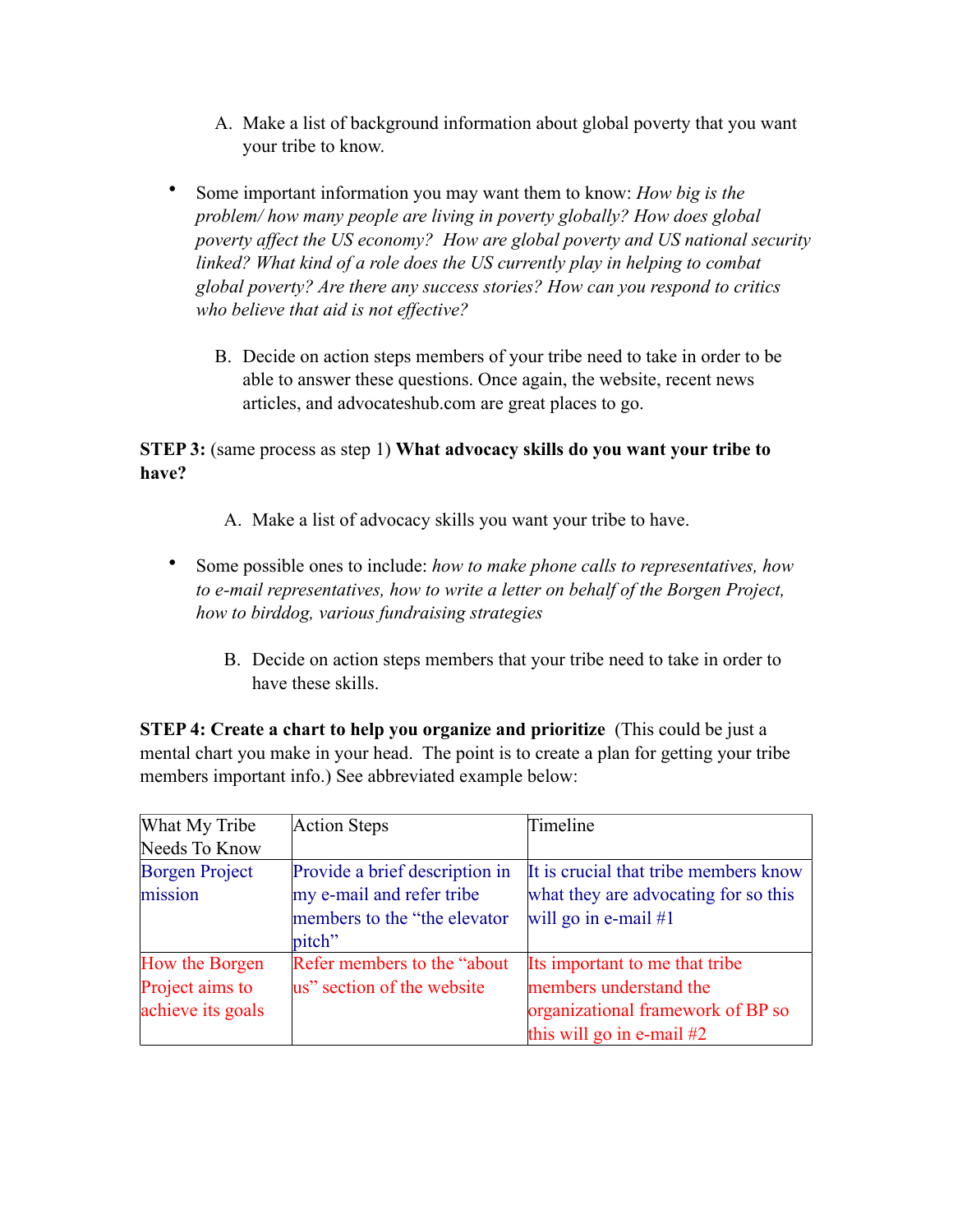| The link between<br>poverty and<br>national security | Provide a link to BP's<br>YouTube video on the topic                                                                                                                                                       | This is important information I want<br>to provide my tribe with. I am going<br>to add it into one of my e-mails as<br>additional information.                                                                      |
|------------------------------------------------------|------------------------------------------------------------------------------------------------------------------------------------------------------------------------------------------------------------|---------------------------------------------------------------------------------------------------------------------------------------------------------------------------------------------------------------------|
| calls to<br>representatives                          | How to make phone <sup>[I will</sup> provide tribe members]<br>with phone numbers and a<br>brief description of what to<br>say. I will refer them to the<br>model YouTube video for<br>additional support. | This is the whole purpose of having a<br>tribe so it's very important to me.<br>Advocacy is the way in which the<br>BP aims to achieve its mission;<br>therefore, I think it will fit in well<br>with e-mail $#2$ . |
| How to send e-<br>mails to<br>representatives        | I will provide a written<br>description for my tribe<br>members to follow                                                                                                                                  | To me this is an important step after<br>phone calls. I will make it the topic<br>of e-mail $#3$ .                                                                                                                  |

**STEP 5: Create your e-mail!** See below for examples. Remember that training your tribe is an ongoing process. You can continue to add e-mails any time you think of something new you want your tribe to know about. However, always try to keep time constraints in mind. If you overload your e-mails you run the risk of people not reading them. A good system is to send one e-mail per week. When you recruit a new tribe member, just start them off with the first e-mail and keep track of which e-mail they are on each week until they have received them all.

# **Some extra things to consider:**

- One of the great things about this format is that you can adapt it to whatever your own needs are and include regionally specific information.
- Even though you may not be sending out a new training e-mail every week, consider sending a quick reminder e-mail to help keep tribe members in the habit of calling. You might even want to add in a current news article. The Regional Directors facebook page and the blog are great resources for that.
- Try adding quotes/ poverty facts to your e-mails to keep tribe members inspired
- It's a good idea to still try and check in with your tribe members individually when you have the time.
- Add information on current events for added impact.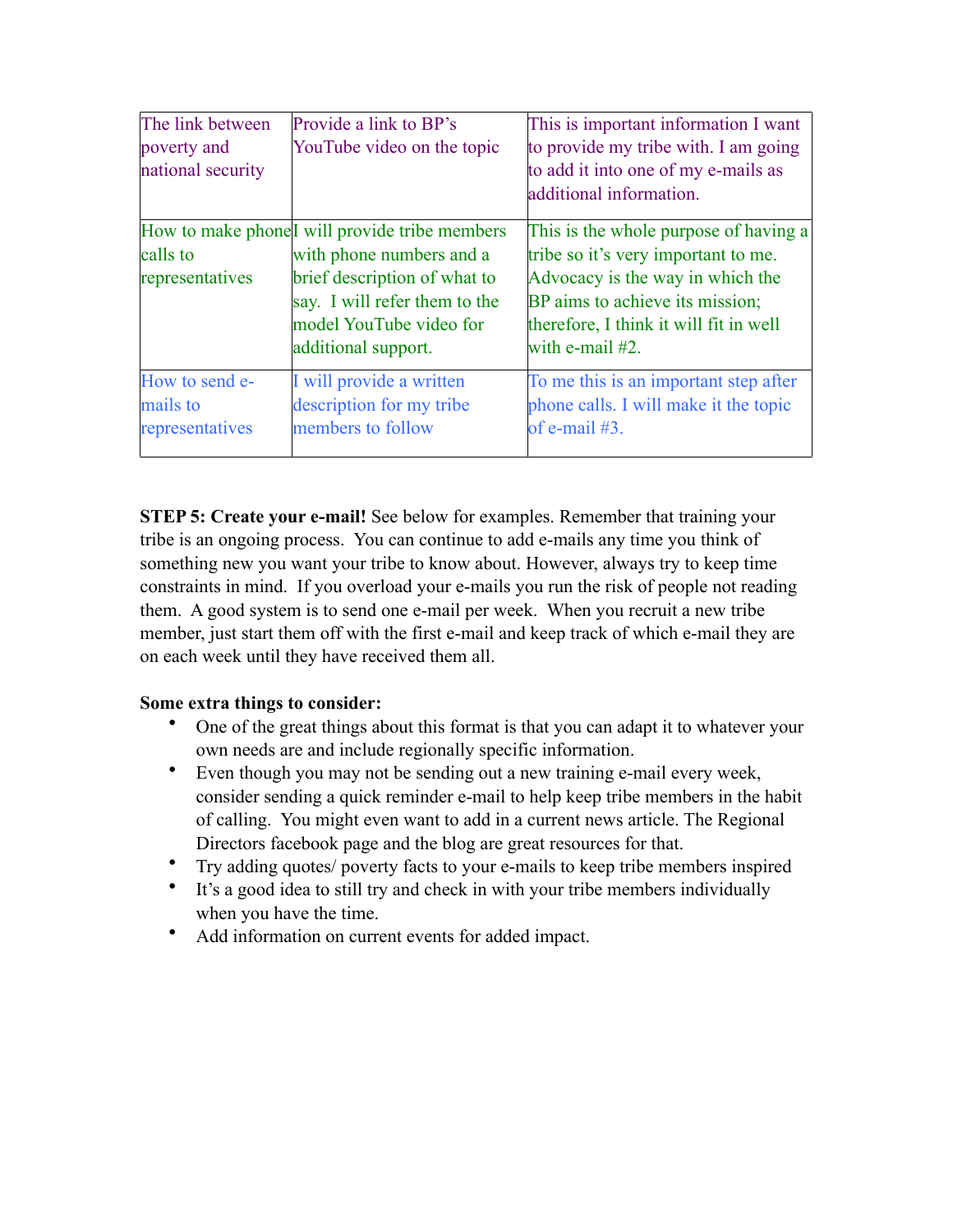# Borgen Project Weekly e-mail #1 | | | x | Personal/Borgen Project/weekly e-mails | X

# **Jessica Muller-Pearson**

### show details Feb 27 A Reply  $\blacktriangledown$

中 (量

# Dear Friends,

Thank you for your interest in helping the Borgen Project with its efforts to reduce global poverty. I really appreciate your response as I am hoping to build the largest tribe of helpers the organization has ever seen! As promised, the time commitment is small. Each week I ask that you make 3 one minute phone calls to your congressional representatives OR send an e-mail to them instead. Of course, if you have time to do both that's even better, but it is not required. I will send you a weekly reminder with some other optional action items as well for those weeks when you have a few extra minutes. You are looking at a weekly time commitment of between 5 and 20 minutes. Starting next week, I will be providing you with all the information you need to make phone calls and/or send e-mails. However, your task for this week involves familiarizing yourself with the organization.

## **Weekly Action Items:**

- 1. Visit www.borgenproject.org and spend 5-10 minutes familiarizing yourself with the organization and the website. Focus on the "about us" section (link is at the top of the webpage).
- 2. Respond to this e-mail or send me a text with your voting address in it. This will allow me to provide you with the phone numbers and e-mail addresses of your congress peps.

That's all for this week! Thank you for your help, Jessica

Borgen Project Regional Director 504-723-8517 jessicamullerpearson@gmail.com

Reply + Forward

| <b>Jessica Muller-Pearson to Nicholas</b>                                                                                                                                                                                                                                                                                                                                                                                                                                                                                                                                                                                                                                                             | show details Feb 27 | $\leftarrow$ Reply |
|-------------------------------------------------------------------------------------------------------------------------------------------------------------------------------------------------------------------------------------------------------------------------------------------------------------------------------------------------------------------------------------------------------------------------------------------------------------------------------------------------------------------------------------------------------------------------------------------------------------------------------------------------------------------------------------------------------|---------------------|--------------------|
| Dear Friends.<br>Thank you all again for volunteering to help the Borgen project end global poverty. This week, you will be learning how to make a phone call to your<br>congressional leaders (super easy). Next week, you will get instruction on e-mailing and after that you can choose to either call, e-mail, or call and e-mail each<br>week.                                                                                                                                                                                                                                                                                                                                                  |                     |                    |
| Weekly Action Items:                                                                                                                                                                                                                                                                                                                                                                                                                                                                                                                                                                                                                                                                                  |                     |                    |
| 1. Program your congresspersons' phone numbers into your cell phone. This way, next time you are sitting in traffic (sitting not driving) or are walking<br>the dog you can also be making your weekly phone calls at the same time.                                                                                                                                                                                                                                                                                                                                                                                                                                                                  |                     |                    |
| Your congress people and their phone numbers are:                                                                                                                                                                                                                                                                                                                                                                                                                                                                                                                                                                                                                                                     |                     |                    |
| Steve Scalise (rep), (202) 225-3015<br>Mary Landrieu (sen), (202) 224-5824<br>David Vitter (sen), (202) 224-4623                                                                                                                                                                                                                                                                                                                                                                                                                                                                                                                                                                                      |                     |                    |
| 2. Call your congressional people and say the following:                                                                                                                                                                                                                                                                                                                                                                                                                                                                                                                                                                                                                                              |                     |                    |
| "Hi, My name is ______________. I am a Borgen Project supporter, and I would like to see aide for global poverty reduction increased."                                                                                                                                                                                                                                                                                                                                                                                                                                                                                                                                                                |                     |                    |
| That's all you have to say. They might ask you your zipcode or address just to verify that you are a constituent, but they are not going to ask you any<br>political questions. The intern who answers the phone is only responsible for listening to what you say and making a note of it. A staffer puts your<br>information into a "Call Report." Once a week, the report is sent to the political leader with a tally of how many people called in favor or opposed to each<br>issue and bill. By making one call you're instantly getting an issue noticed. You don't have to call between 9-5 because you can always leave a message<br>after hours and your call will be tallied the same way. |                     |                    |
| Intimidated? Don't be. The person on the other end of the phone is just an unpaid intern whose job it is to take phone calls like yours all day long.                                                                                                                                                                                                                                                                                                                                                                                                                                                                                                                                                 |                     |                    |
| Optional Action Items:                                                                                                                                                                                                                                                                                                                                                                                                                                                                                                                                                                                                                                                                                |                     |                    |
| -That was the cliff notes version on calling congress. If you want a little more info you can also visit http://www.borgenproject.org/<br>contactcongress where you can watch demo videos and get more information on making phone calls.                                                                                                                                                                                                                                                                                                                                                                                                                                                             |                     |                    |
| That's all for this week!<br>Thank you for your help,<br>Jessica<br>Borgen Project Regional Director                                                                                                                                                                                                                                                                                                                                                                                                                                                                                                                                                                                                  |                     |                    |
| 504-723-8517<br>jessicamullerpearson@gmail.com                                                                                                                                                                                                                                                                                                                                                                                                                                                                                                                                                                                                                                                        |                     |                    |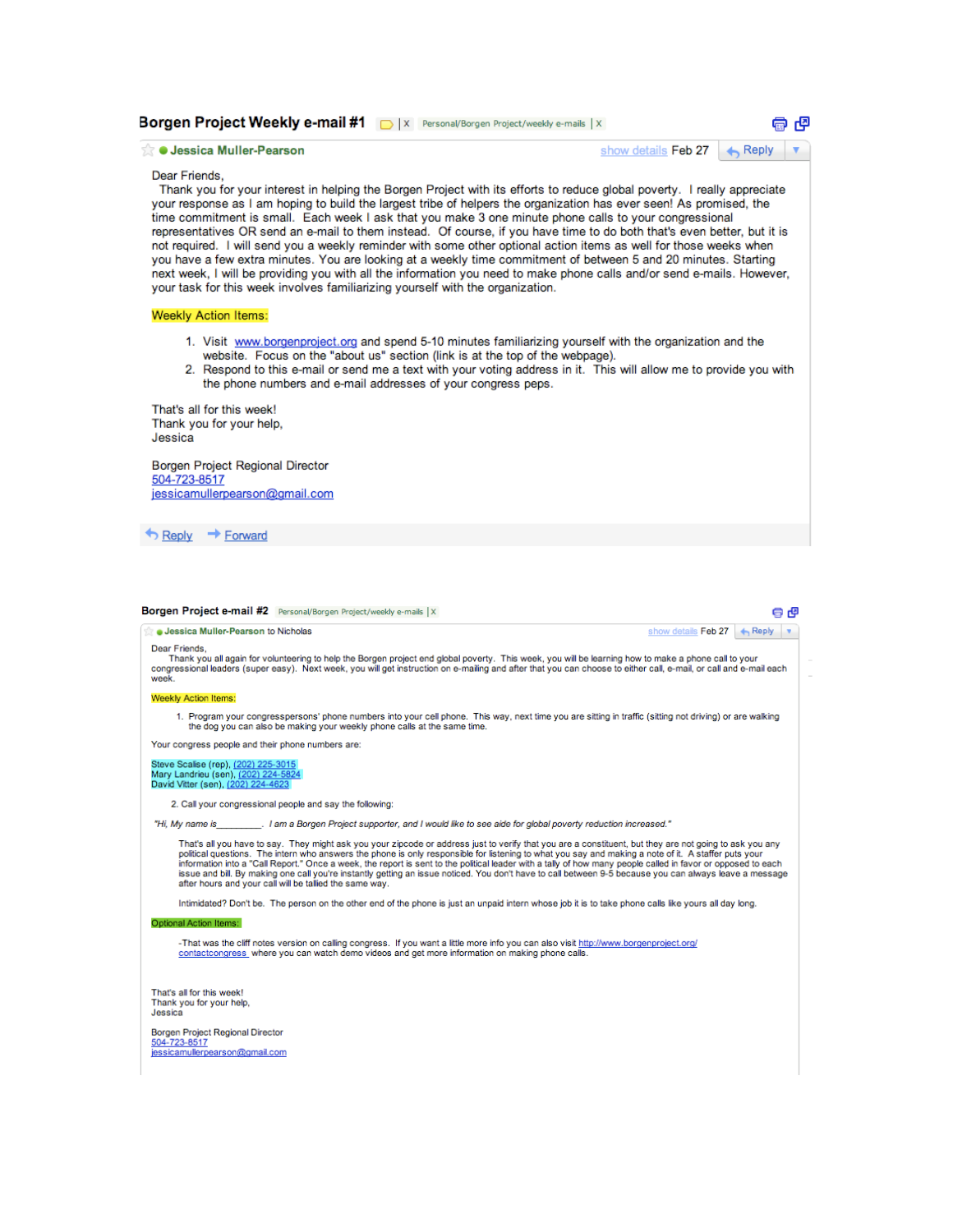| Borgen Project e-mail #3 Personal/Borgen Project/weekly e-mails   X                                                                                                                                                                                                                                                                                                                                                                                                                                                                                                                                                                                                                      |                     | e e                |
|------------------------------------------------------------------------------------------------------------------------------------------------------------------------------------------------------------------------------------------------------------------------------------------------------------------------------------------------------------------------------------------------------------------------------------------------------------------------------------------------------------------------------------------------------------------------------------------------------------------------------------------------------------------------------------------|---------------------|--------------------|
| <b>Jessica Muller-Pearson to Sophia</b>                                                                                                                                                                                                                                                                                                                                                                                                                                                                                                                                                                                                                                                  | show details Feb 27 | $\leftarrow$ Reply |
| "Development is a lot cheaper than sending in soldiers." Robert Gates, Former Secretary of Defense                                                                                                                                                                                                                                                                                                                                                                                                                                                                                                                                                                                       |                     |                    |
| Dear Sophia.<br>I hope your first weekly phone call went well. Please let me know if you have any questions. This week, I will be giving you more info on how to send an e-<br>mail to a congressperson.                                                                                                                                                                                                                                                                                                                                                                                                                                                                                 |                     |                    |
| Weekly Action Items:                                                                                                                                                                                                                                                                                                                                                                                                                                                                                                                                                                                                                                                                     |                     |                    |
| 1. Make your second phone call! Call your congressional people and say the following:                                                                                                                                                                                                                                                                                                                                                                                                                                                                                                                                                                                                    |                     |                    |
| "Hi, My name is The and Borgen Project supporter, and I would like to see aide for global poverty reduction increased."                                                                                                                                                                                                                                                                                                                                                                                                                                                                                                                                                                  |                     |                    |
| 2. The easiest way to e-mail all your congressional people at once is to use congress.org (also it's a great website for keeping up with what's going on in<br>Washington.) The first thing you need to do is to click on the link to visit congress.org. Then, click on the "register" link on the top right. It will prompt you for an<br>e-mail, password, and zip code. You then have to confirm your account through your e-mail. Don't worry I have been a member for a while and I promise you I<br>have never gotten any spam from them.                                                                                                                                         |                     |                    |
| 3. After you have registered it will take you to a page with your lawmakers and a description of recent Washington events. On this page you will see a<br>link that says "write you lawmakers." It is in orange toward the right hand side of the screen. This link takes you to a page where you can check all the<br>lawmakers you want to e-mail (I just check all of mine and e-mail them all at the same time). You then fill in the form and when you are done hit 'send.' All you<br>have to say in your e-mail is something like this:                                                                                                                                           |                     |                    |
| "I am a Borgen Project supporter, and I am writing to ask you to vote in favor of legislation designed to reduce global poverty."                                                                                                                                                                                                                                                                                                                                                                                                                                                                                                                                                        |                     |                    |
| Saying just that is enough, but if you have time consider putting in more details about why you are in favor of legislation to reduce global poverty. The more<br>personalized you make it the better. But if you are short on time that's ok! Even a short one-liner gets tallied up and lets our congressional people know that<br>this is an issue their constituents care about. If you need some help figuring out what to put in your e-mail check out the link below to get more resources on<br>why it is important for the US to help reduce global poverty. Even if you don't have time to look through all of it I STRONGLY recommend the video in the middle<br>of the page. |                     |                    |
| Optional Action Items:<br>Sure, we all know poverty is bad but that won't be enough to convince our critics. This week, learn a little bit more about the connection between global<br>poverty and national security. Visit the following link and be sure to watch the 3 minute video in the middle of the page. Its VERY enlightening.<br>-http://www.borgenproject.org/#! nationalsecurityandpoverty                                                                                                                                                                                                                                                                                  |                     |                    |
| That's all for this week!<br>Thank you for your help.<br>Jessica                                                                                                                                                                                                                                                                                                                                                                                                                                                                                                                                                                                                                         |                     |                    |
| Borgen Project Regional Director<br>504-723-8517<br>jessicamullerpearson@gmail.com                                                                                                                                                                                                                                                                                                                                                                                                                                                                                                                                                                                                       |                     |                    |

|                                               | <b>Borgen Project e-mail #4</b> Personal/Borgen Project/weekly e-mails   X |                             |
|-----------------------------------------------|----------------------------------------------------------------------------|-----------------------------|
| <b>Jessica Muller-Pearson to milliemuller</b> |                                                                            | show details Feb 27 + Reply |

### 30 billion is all that is needed per year to end world hunger. The US spends \$530 billion on the military alone.

Dear Friends,<br>The hard part is over! You made your first phone call and sent your first e-mail. Please send me feedback if there is anything I can do to make this<br>initial learning process easier for others. As always, than

### **Weekly Action Items:**

1. Make your weekly phone call, send your weekly e-mail, or do both if time permits! Remember, a phone call only takes about 30 seconds and you<br>can call 24/7. As always, you can continue to call using the basic call script

"Hi, I'm a Borgen Project supporter and I would like to see funding for poverty-focused aid increased."

2. Take 2 minutes to look over the Borgen Project legislation page http://www.borgenproject.org/legislation to learn about specific legislation you can call in support of.

# Optional Action Items:

hal Action Items.<br>Building on last week's optional action item, this week's optional action item will focus on the link between the US economy and global poverty.<br>Check out the Borgen Project page which focuses on this lin

-http://www.borgenproject.org/economyandpoverty<br>-http://www.youtube.com/watch?v=d-b3x5wjgtQ&feature=share

That's all for this week! Thank you for your help,<br>Jessica

Borgen Project Regional Director<br><u>504-723-8517</u><br>j<u>essicamullerpearson@gmail.com</u><br>We don't change the world unless you do!

YouTube - Videos from this email

YouTube - Videos from this email



← Reply → Forward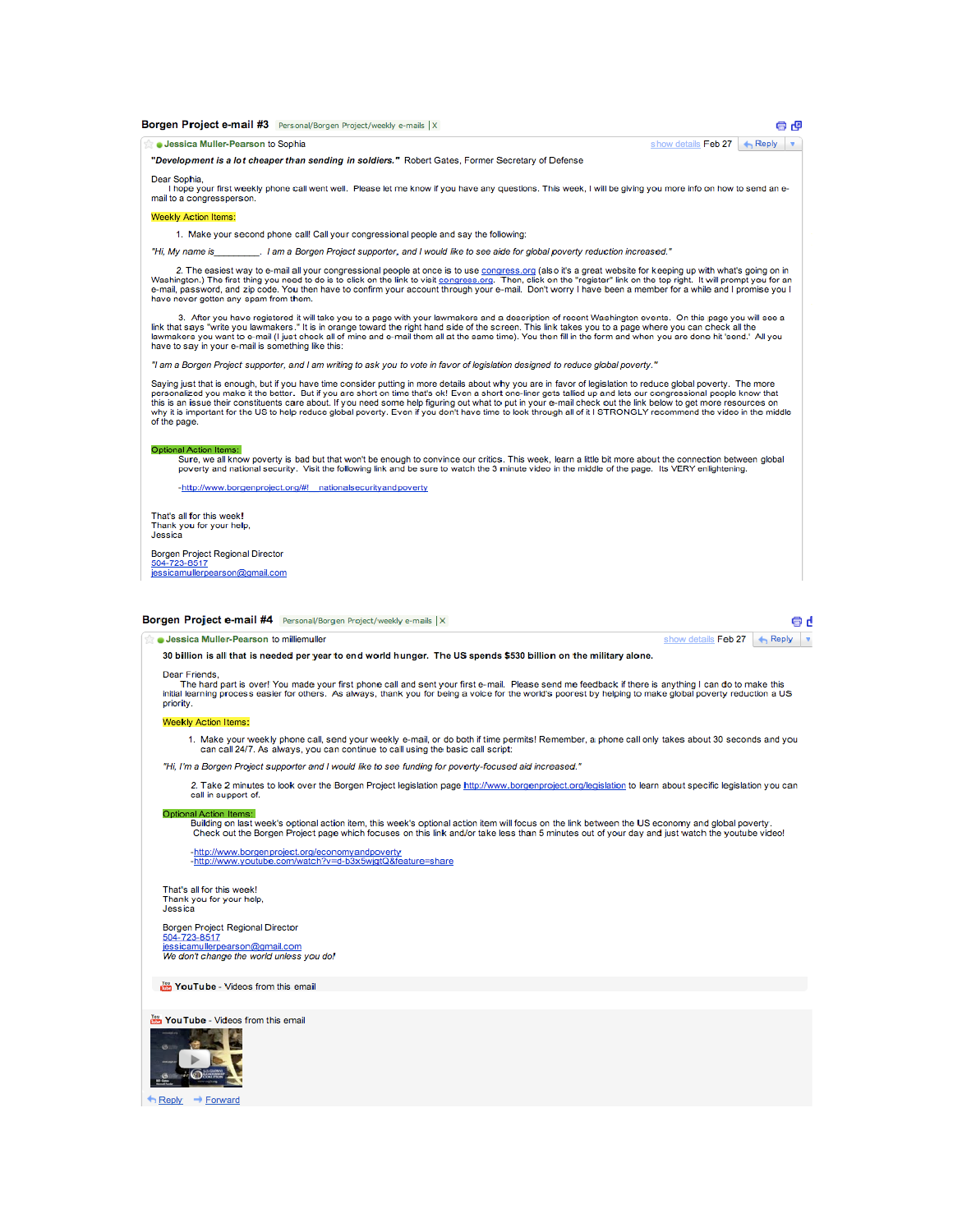## Borgen Project e-mail #5 Personal/Borgen Project/weekly e-mails | X

Jessica Muller-Pearson to milliemuller

"By building new markets overseas for American products, the International Affairs Budget creates jobs and boosts the economy here at home.

g g

show details Feb 27 + Reply

show details Feb 27 8 + Reply

-Former Homeland Security Secretary Tom Ridge

Dear Friends

Did you know that congressional leaders often support poverty-reduction legislation if as few as 7 constituents in their district contact them in support of it?! It's true! That means that each of us actually can make a significant contribution to the cause just by remembering to call/e-mail every week! So,<br>here is your weekly reminder to call and e-mail your congressional

## Weekly Action Items:

- 1. Still feeling intimidated by calling? Think it will take too long? Watch this 28 second video of a real Borgen Project phone
- 1. Suit the transfer of the transfer of the transfer of the second video of a real borget Project phone<br>2. Make your weekly phone call, send your weekly e-mail, or do both if time permits! Remember, a phone call only takes

"Hi, I'm a Borgen Project supporter and I would like to see funding for poverty-focused aid increased."

Or, consider calling in support of a specific piece of legislation like the Water for the World Act.

"Hi, I'm a Borgen Project supporter and I would like to see (insert congress person's name) co-sponsor the water for the world act."

## Optional Action Items:

-Its not all doom and gloom! Next time someone says something like, "We've been throwing aid at the problem forever and nothing has changed." You can counter by telling them about one of these great success stories or cool innovations to help those living in poverty! Check them out!

Awesome success stories: http://www.borgenproject.org/#! victoriesfightingpoverty Cool innovations: http://www.borgenproject.org/#! inventionsforendingpoverty

That's all for this week! Thank you for your help, Jessica

Borgen Project Regional Director 504-723-8517

jessicamullerpearson@gmail.com We don't change the world unless you do!

| Borgen Project Weekly Reminder D  X Personal/Borgen Project/weekly e-mails  X |  | 96 |  |
|-------------------------------------------------------------------------------|--|----|--|
|                                                                               |  |    |  |

Jessica Muller-Pearson to bcc: Christopher.Me., bcc: Sara, bcc: Pushpa

"Foreign aid is neither a failure nor a panacea. It is, instead, an important tool of American policy that can serve the interests of the United States and the world if wisely administered.<br>-Lee H. Hamilton

### Dear Friends

Did you know that according to the U.S. Global Leadership Coalition, 1 in 5 American jobs depend on trade and nearly half of all exports go to developing countries? The President recently published his 2013 budget. In it he calls for an International Affairs budget of 56.2 billion. This would account for 1.6% of the overall proposed budget. However, we all know that propose the aisle about the important reasons to protect poverty-focused aid within the US budget.

### **Weekly Action Items:**

1. Make your weekly phone call, send your weekly e-mail, or do both if time permits! Remember, a phone call only takes about 30 seconds and you can<br>call 24/7. As always, you can continue to call using the basic call script

"Hi. I'm a Borgen Project supporter and I would like to see funding for poverty-focused aid increased."

Or, consider calling in support of increasing poverty-focused aid in the 2013 budget.

"Hi, I'm a Borgen Project supporter and I would like to see (insert congress person's name) support the increase of poverty-focused aid in the 2013 budget."

### Optional Action Items:

-Writing or e-mailing the president is a great way to get your voice heard and to encourage him (or whoever comes next) to call for more poverty-Focused aid. E-mailing is easy. Just use congress org to send an e-mail. Writing a letter takes much more time but because of that it gets more<br>attention than an e-mail does. Check out the attachment on this e-mail about w

That's all for this week! Thank you for your help, Jessica

Borgen Project Regional Director

504-723-8517

jessicamullerpearson@gmail.com<br>We don't change the world unless you do!